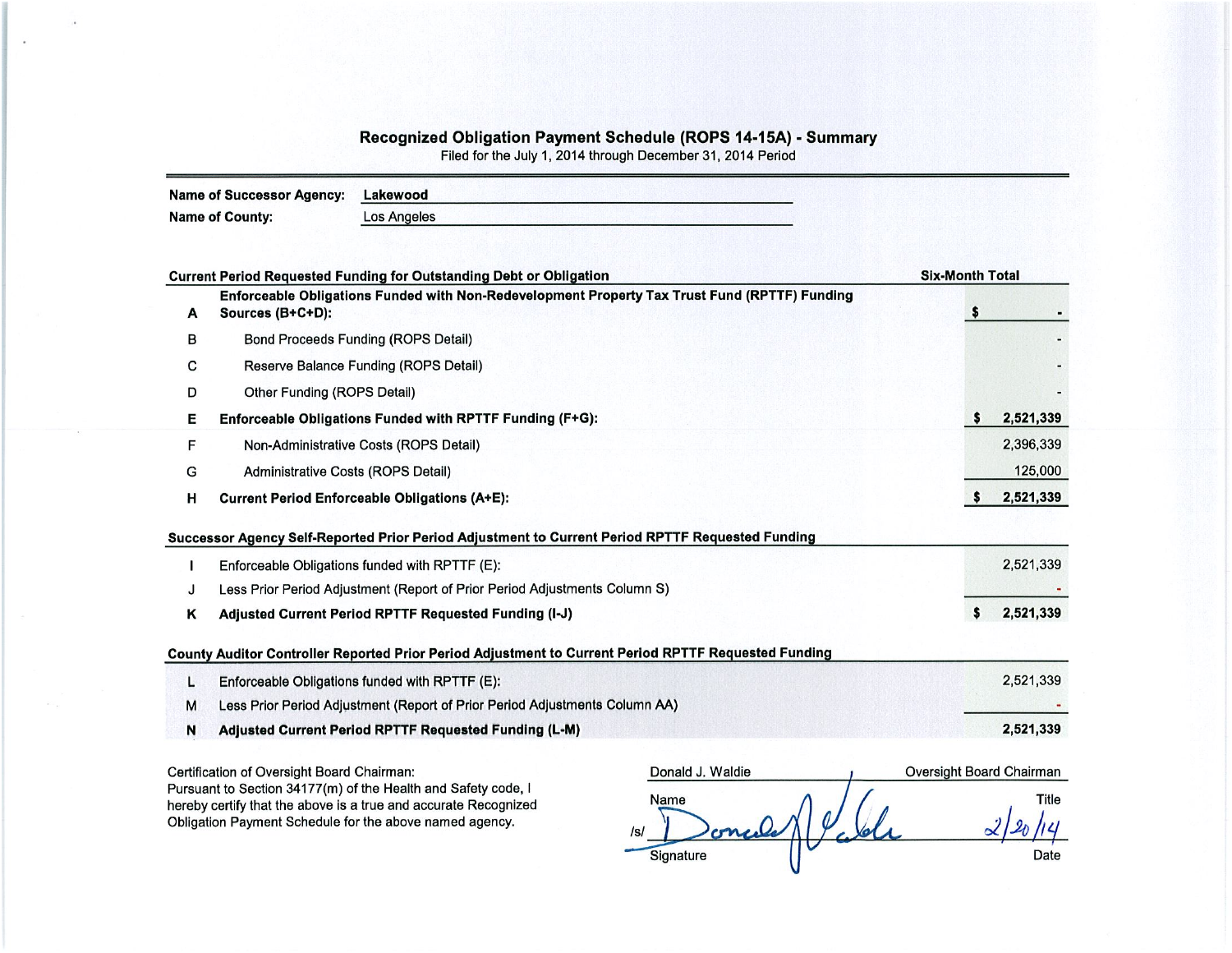|              |                                                                                                                            |                                                 |                       |                         |                                                | Recognized Obligation Payment Schedule (ROPS) 14-15A - ROPS Detail<br>July 1, 2014 through December 31, 2014<br>(Report Amounts in Whole Dollars) |                                  |                        |                |                      |                                                          |                       |                    |          |                    |                    |
|--------------|----------------------------------------------------------------------------------------------------------------------------|-------------------------------------------------|-----------------------|-------------------------|------------------------------------------------|---------------------------------------------------------------------------------------------------------------------------------------------------|----------------------------------|------------------------|----------------|----------------------|----------------------------------------------------------|-----------------------|--------------------|----------|--------------------|--------------------|
| $\mathbf{A}$ | B                                                                                                                          | C                                               | D                     | E.                      | E                                              | G                                                                                                                                                 | H                                | $\blacksquare$         | J              | K                    | L                                                        | M                     | N                  | $\Omega$ |                    | P.                 |
|              |                                                                                                                            |                                                 |                       |                         |                                                |                                                                                                                                                   |                                  |                        |                |                      |                                                          | <b>Funding Source</b> |                    |          |                    |                    |
|              |                                                                                                                            |                                                 |                       |                         |                                                |                                                                                                                                                   |                                  |                        |                |                      | Non-Redevelopment Property Tax Trust Fund<br>(Non-RPTTF) |                       | <b>RPTTF</b>       |          |                    |                    |
|              |                                                                                                                            |                                                 | Contract/Agreement    | Contract/Agreement      |                                                |                                                                                                                                                   |                                  | Total Outstanding      |                |                      |                                                          |                       |                    |          |                    |                    |
| Item#        | Project Name / Debt Obligation                                                                                             | <b>Obligation Type</b>                          | <b>Execution Date</b> | <b>Termination Date</b> | Payee                                          | <b>Description/Project Scope</b>                                                                                                                  | Project Area                     | Debt or Obligation     | Retired        | <b>Bond Proceeds</b> | Reserve Balance                                          | Other Funds           | Non-Admin          | Admin    |                    | Six-Month Total    |
|              |                                                                                                                            |                                                 |                       | 9/1/2017                | <b>US Bank</b>                                 |                                                                                                                                                   |                                  | 17,481,919             |                |                      |                                                          |                       | 2,396,339          | 125,000  |                    | 2.521.339          |
|              | 1999 Tax Allocation Bonds Series A Bonds Issued On or 10/1/1999<br>3 2003 Tax Allocation Bonds Series A Bonds Issued On or |                                                 | 10/28/2003            | 9/1/2017                | <b>US Bank</b>                                 | Bonds issue to fund non-housing projects<br>Bonds issue to fund non-housing projects                                                              | Project Area 1<br>Project Area 1 | 2,598,810<br>2,013,540 | N<br>N         |                      |                                                          |                       | 602.340<br>476,790 |          | - \$               | 602,340<br>476,790 |
|              |                                                                                                                            | Before 12/31/10                                 |                       |                         |                                                |                                                                                                                                                   |                                  |                        |                |                      |                                                          |                       |                    |          |                    |                    |
|              | 4 2003 Tax Allocation Bonds Series B Bonds Issued On or 10/28/2003                                                         | Before 12/31/10                                 |                       | 9/1/2017                | <b>US Bank</b>                                 | Bonds issue to fund non-housing projects                                                                                                          | Project Area 1                   | 1,110,015              | N              |                      |                                                          |                       | 257,811            |          | $\mathbf{\hat{f}}$ | 257,811            |
|              | 5 Fiscal Agent Fees                                                                                                        | Bonds Issued On or 10/1/1999<br>Before 12/31/10 |                       | 1/31/2018               | <b>US Bank</b>                                 | Trustee Fees for 1999A, 2003A, and<br>2003B bonds                                                                                                 | Project Area 1                   | 44,000                 | N              |                      |                                                          |                       | 4,400              |          | $\mathcal{F}$      | 4,400              |
|              | 6 Bond Disclosure Fees                                                                                                     | Bonds Issued On or 2/1/2012<br>Before 12/31/10  |                       | 1/31/2018               | Harrell & Company                              | Bonds disclosure fees for 1999A, 2003A,<br>and 2003B bonds                                                                                        | Project Area 1                   | 8,843                  | N              |                      |                                                          |                       |                    |          | \$.                |                    |
|              | <b>County Deferral</b>                                                                                                     | Unfunded Liabilities                            | 6/27/1989             | 3/30/2042               | County of Los Angeles                          | County Deferral Loan                                                                                                                              | Project Area 2                   | 843.589                | N              |                      |                                                          |                       |                    |          |                    |                    |
|              | 8 City Advance to Agency                                                                                                   | City/County Loans<br>On or Before 6/27/1        | 7/10/1973             | 6/30/2023               | City of Lakewood                               | Initial funds to operate plan area                                                                                                                | Project Area 1                   | 305.600                | N              |                      |                                                          |                       |                    |          |                    |                    |
|              | 9 Housing Fund Deficit                                                                                                     | <b>Unfunded Liabilities</b>                     | 6/30/1999             | 6/30/2022               | Low and Moderate Income<br><b>Housing Fund</b> | Housing fund deficit repayments (HSC<br>section 3334.6(d))                                                                                        | Project Area 1                   | 1,085,310              | N              |                      |                                                          |                       |                    |          |                    |                    |
|              | 10 Owner Participation Agreement                                                                                           | OPA/DDA/Constructi 12/16/1998                   |                       | 9/30/2017               | Lakewood Mall Business<br>Co (Macerich)        | <b>Parking Facilities Lease</b>                                                                                                                   | Project Area 1                   | 2,348,205              | N              |                      |                                                          |                       | 750,000            |          | $\mathbf{\$}$      | 750,000            |
|              | 12 Audit Costs (4 years)                                                                                                   | <b>Admin Costs</b>                              | 2/1/2012              | 6/30/2042               | White Nelson Diehl Evans<br>& Co. LLP          | <b>Agency Audit Services</b>                                                                                                                      | All Project Areas                |                        | N              |                      |                                                          |                       |                    |          | \$                 |                    |
|              | 14 Oversight Board Legal Contract                                                                                          | Legal                                           | 2/1/2012              | 6/30/2042               | TBD (city of Lakewood)                         | Attorney to the Oversight Board                                                                                                                   | All Project Areas                |                        | N              |                      |                                                          |                       |                    |          | . ድ                |                    |
|              | 15 Accounting Services (4 years)                                                                                           | <b>Admin Costs</b>                              | 2/1/2012              | 6/30/2014               | City of Lakewood                               | Accounting services                                                                                                                               | All Project Areas                |                        | N              |                      |                                                          |                       |                    |          | \$                 |                    |
|              | 16 Successor Agency Employee Cost                                                                                          | <b>Admin Costs</b>                              | 2/1/2012              | 6/30/2014               | City of Lakewood                               | Other Payroll costs                                                                                                                               | All Project Areas                |                        | $\overline{N}$ |                      |                                                          |                       |                    |          | $\mathcal{L}$      |                    |
|              | 17 Administrative Costs                                                                                                    | Admin Costs                                     | 2/1/2012              | 6/30/2014               | City of Lakewood                               | Administrative costs including audit and<br>payroll                                                                                               | All Project Areas                | 125,000                | N              |                      |                                                          |                       |                    | 125,000  |                    | 125,000            |
|              | 18 LMIHF Loan (SERAF)                                                                                                      | <b>SERAF/ERAF</b>                               | 5/10/2010             | 6/30/2042               | Low and Moderate Income<br><b>Housing Fund</b> | Loan for SERAF payment to County for<br>FY 09/10 (HSC section 33690 (c)(1))                                                                       | <b>All Project Areas</b>         | 3,215,951              | N              |                      |                                                          |                       |                    |          |                    |                    |
|              | 19 LMIHF Loan (SERAF)                                                                                                      | <b>SERAF/ERAF</b>                               | 5/4/2011              | 6/30/2042               | Low and Moderate Income<br><b>Housing Fund</b> | Loan for SERAF payment to County for<br>FY 10/11 (HSC section 33690 (c)(1))                                                                       | <b>All Project Areas</b>         | 662.108                | N              |                      |                                                          |                       |                    |          |                    |                    |
|              | 20 LMIHF Loan (ERAF)                                                                                                       | <b>SERAF/ERAF</b>                               | 5/10/2005             | 6/30/2042               | Low and Moderate Income<br><b>Housing Fund</b> | Loan for ERAF payment to County for FY<br>04/05 (HSC section 33681.12 (b))                                                                        | <b>All Project Areas</b>         | 90,492                 | N.             |                      |                                                          |                       |                    |          |                    |                    |
|              | 21 City Loans and Advances to Agency City/County Loans                                                                     | On or Before 6/27/1                             | 12/17/1985            | 6/30/2042               | City of Lakewood (80%)                         | Loans for development and financial<br>assistance of Project Areas 1, 2, and 3                                                                    | <b>All Project Areas</b>         | 2,130,879              | N              |                      |                                                          |                       |                    |          |                    |                    |
|              | 22 City Loans and Advances to Agency City/County Loans                                                                     |                                                 | 12/17/1985            | 6/30/2042               | <b>Lakewood Housing</b>                        | Loans for development and financial                                                                                                               | <b>All Project Areas</b>         | 532,719                | N              |                      |                                                          |                       |                    |          |                    |                    |
|              | 23 City Loan to Successor Agency                                                                                           | On or Before 6/27/1<br><b>RPTTF Shortfall</b>   | 2/21/2013             | 12/31/2013              | Successor (20%)<br>City of Lakewood            | ssistance of Project Areas 1, 2, and 4<br>Temporary city loan to satisfy Enforceable   All Project Areas<br>Obligations from ROPS 12-13B          |                                  |                        | N              |                      |                                                          |                       |                    |          |                    |                    |
|              | 24 Owner Participation Agreement                                                                                           | OPA/DDA/Constructi 1/1/2013                     |                       | 12/31/2013              | Lakewood Mall Business                         | Late payment penalty as stated on the                                                                                                             | Project Area 1                   |                        | N              |                      |                                                          |                       |                    |          |                    |                    |
|              | <b>Payment Penalty</b>                                                                                                     |                                                 |                       |                         | Co (Macerich)                                  | Parking Facilities Lease Agreement.<br>Payment was originally due Sept 2012.                                                                      |                                  |                        |                |                      |                                                          |                       |                    |          |                    |                    |
|              | 25 City Loan to Successor Agency                                                                                           | <b>RPTTF Shortfall</b>                          | 7/1/2013              | 6/30/2014               | <b>City of Lakewood</b>                        | Temporary city loan to satisfy Enforceable All Project Areas<br>Obligations from ROPS 13-14A                                                      |                                  |                        | $\mathbf N$    |                      |                                                          |                       |                    |          |                    |                    |
|              | 26 Legal Fee                                                                                                               | .itigation                                      | 6/11/2013             | 6/30/2023               | City of Lakewood                               | Temporary city loan for legal counsel paid                                                                                                        | All Project Areas                | 81,860                 | N              |                      |                                                          |                       | 20,000             |          |                    | 20,000             |
|              |                                                                                                                            |                                                 |                       |                         |                                                | to firm Colantuono & Levin for Successor<br>Agency litigation over DOF.                                                                           |                                  |                        |                |                      |                                                          |                       |                    |          |                    |                    |
|              | 27 City Loan to Successor Agency                                                                                           | <b>RPTTF Shortfall</b>                          | 1/1/2012              | 12/31/2014              | City of Lakewood                               | Temporary city loan for cash flow<br>deficiency to fund obligations during initial                                                                | All Project Areas                | 284,998                | N              |                      |                                                          |                       | 284.998            |          |                    | 284,998            |
|              |                                                                                                                            |                                                 |                       |                         |                                                | phase of RDA dissolution.                                                                                                                         |                                  |                        |                |                      |                                                          |                       |                    |          |                    |                    |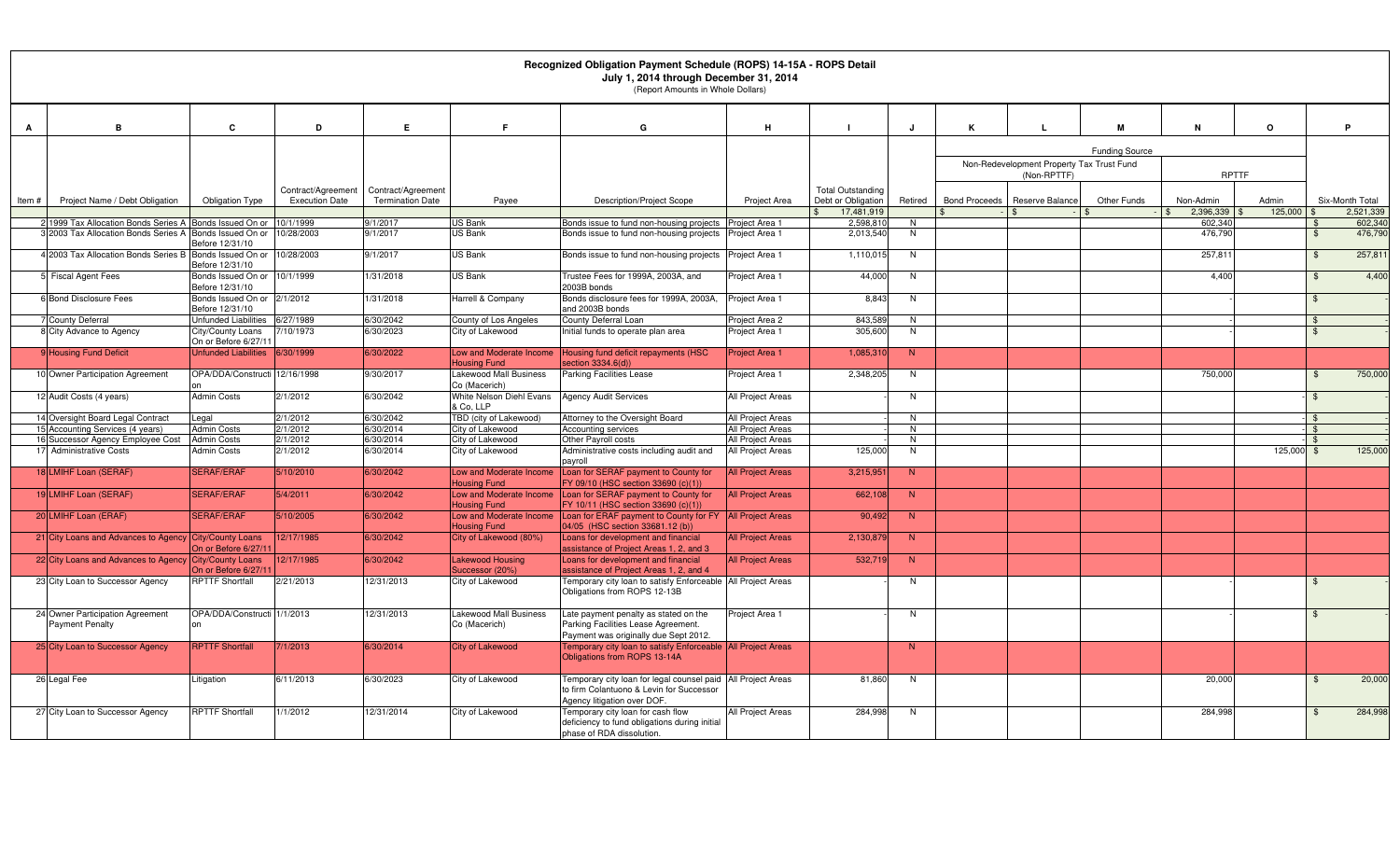## **Recognized Obligation Payment Schedule (ROPS) 14-15A - Report of Cash Balances** (Report Amounts in Whole Dollars)

|   | Pursuant to Health and Safety Code section 34177(I), Redevelopment Property Tax Trust Fund (RPTTF) may be listed as a source of payment on the ROPS, but only to the extent no other funding source is available or when payme<br>property tax revenues is required by an enforceable obligation. |                              |                             |                                       |                                    |                   |                        |                                                       |
|---|---------------------------------------------------------------------------------------------------------------------------------------------------------------------------------------------------------------------------------------------------------------------------------------------------|------------------------------|-----------------------------|---------------------------------------|------------------------------------|-------------------|------------------------|-------------------------------------------------------|
| A | B                                                                                                                                                                                                                                                                                                 | C                            | D                           | E.                                    | F.                                 | G                 | H                      |                                                       |
|   |                                                                                                                                                                                                                                                                                                   |                              |                             |                                       |                                    |                   |                        |                                                       |
|   |                                                                                                                                                                                                                                                                                                   |                              | <b>Bond Proceeds</b>        | <b>Reserve Balance</b>                |                                    | Other             | <b>RPTTF</b>           |                                                       |
|   |                                                                                                                                                                                                                                                                                                   |                              |                             |                                       | Prior ROPS<br><b>RPTTF</b>         |                   |                        |                                                       |
|   |                                                                                                                                                                                                                                                                                                   | Bonds Issued<br>on or before | Bonds Issued<br>on or after | Prior ROPS period<br>balances and DDR | distributed as<br>reserve for next | Rent.<br>Grants,  | Non-Admin and          |                                                       |
|   | <b>Cash Balance Information by ROPS Period</b>                                                                                                                                                                                                                                                    | 12/31/10                     | 01/01/11                    | balances retained                     | bond payment                       | Interest, Etc.    | Admin                  | <b>Comments</b>                                       |
|   | ROPS 13-14A Actuals (07/01/13 - 12/31/13)                                                                                                                                                                                                                                                         |                              |                             |                                       |                                    |                   |                        |                                                       |
|   | 1 Beginning Available Cash Balance (Actual 07/01/13)                                                                                                                                                                                                                                              |                              |                             |                                       |                                    |                   |                        |                                                       |
|   | Note that for the RPTTF, $1 + 2$ should tie to columns J and O in the                                                                                                                                                                                                                             |                              |                             |                                       |                                    |                   |                        |                                                       |
|   | Report of Prior Period Adjustments (PPAs)                                                                                                                                                                                                                                                         |                              |                             | (219, 305)                            |                                    |                   | 2,889,277              |                                                       |
|   | 2 Revenue/Income (Actual 12/31/13)<br>Note that the RPTTF amounts should tie to the ROPS 13-14A distribution                                                                                                                                                                                      |                              |                             |                                       |                                    |                   |                        |                                                       |
|   | from the County Auditor-Controller during June 2013                                                                                                                                                                                                                                               |                              |                             |                                       |                                    | 14,299            |                        | - Pacific Ford Payment (1 quarter)                    |
|   | 3 Expenditures for ROPS 13-14A Enforceable Obligations (Actual                                                                                                                                                                                                                                    |                              |                             |                                       |                                    |                   |                        |                                                       |
|   | 12/31/13                                                                                                                                                                                                                                                                                          |                              |                             |                                       |                                    |                   |                        |                                                       |
|   | Note that for the RPTTF, $3 + 4$ should tie to columns L and Q in the                                                                                                                                                                                                                             |                              |                             |                                       |                                    |                   |                        |                                                       |
|   | Report of PPAs                                                                                                                                                                                                                                                                                    |                              |                             |                                       |                                    |                   | 3,040,761              |                                                       |
|   | 4 Retention of Available Cash Balance (Actual 12/31/13)                                                                                                                                                                                                                                           |                              |                             |                                       |                                    |                   |                        |                                                       |
|   | Note that the RPTTF amount should only include the retention of<br>reserves for debt service approved in ROPS 13-14A                                                                                                                                                                              |                              |                             |                                       |                                    |                   |                        |                                                       |
|   | 5 ROPS 13-14A RPTTF Prior Period Adjustment                                                                                                                                                                                                                                                       |                              |                             |                                       |                                    |                   |                        |                                                       |
|   | Note that the RPTTF amount should tie to column S in the Report of<br>PPAs.                                                                                                                                                                                                                       |                              |                             | No entry required                     |                                    |                   |                        |                                                       |
|   | 6 Ending Actual Available Cash Balance                                                                                                                                                                                                                                                            |                              |                             |                                       |                                    |                   |                        |                                                       |
|   | C to G = $(1 + 2 - 3 - 4)$ , H = $(1 + 2 - 3 - 4 - 5)$                                                                                                                                                                                                                                            | \$                           | \$s                         | $\mathbf{s}$<br>$(219, 305)$ \$       |                                    | 14,299<br>\$      | <b>S</b><br>(151, 484) |                                                       |
|   | ROPS 13-14B Estimate (01/01/14 - 06/30/14)                                                                                                                                                                                                                                                        |                              |                             |                                       |                                    |                   |                        |                                                       |
|   | 7 Beginning Available Cash Balance (Actual 01/01/14)                                                                                                                                                                                                                                              |                              |                             |                                       |                                    |                   |                        |                                                       |
|   | $(C, D, E, G = 4 + 6, F = H4 + F4 + F6, and H = 5 + 6)$                                                                                                                                                                                                                                           | \$                           | \$                          | $(219, 305)$ \$<br>\$                 |                                    | \$<br>14,299      | (151, 484)<br>\$       |                                                       |
|   | 8  Revenue/Income (Estimate 06/30/14)                                                                                                                                                                                                                                                             |                              |                             |                                       |                                    |                   |                        |                                                       |
|   | Note that the RPTTF amounts should tie to the ROPS 13-14B distribution                                                                                                                                                                                                                            |                              |                             |                                       |                                    |                   |                        |                                                       |
|   | from the County Auditor-Controller during January 2014                                                                                                                                                                                                                                            |                              |                             |                                       |                                    | 42,895            |                        | 318,740 Pacific Ford Payment (3 quarters)             |
|   | 9 Expenditures for 13-14B Enforceable Obligations (Estimate 06/30/14)                                                                                                                                                                                                                             |                              |                             |                                       |                                    |                   | 318,740                |                                                       |
|   | 10 Retention of Available Cash Balance (Estimate 06/30/14)                                                                                                                                                                                                                                        |                              |                             |                                       |                                    |                   |                        |                                                       |
|   | Note that the RPTTF amounts may include the retention of reserves for                                                                                                                                                                                                                             |                              |                             |                                       |                                    |                   |                        |                                                       |
|   | debt service approved in ROPS 13-14B                                                                                                                                                                                                                                                              |                              |                             |                                       |                                    |                   |                        |                                                       |
|   | 11 Ending Estimated Available Cash Balance (7 + 8 - 9 -10)                                                                                                                                                                                                                                        | $\mathbf{s}$                 | \$                          | $(219, 305)$ \$<br>$$^{\circ}$        |                                    | \$<br>$57,194$ \$ |                        | (151,484) (\$313,595)- Total Cash Shortage at 6/30/14 |
|   |                                                                                                                                                                                                                                                                                                   |                              |                             |                                       |                                    |                   |                        |                                                       |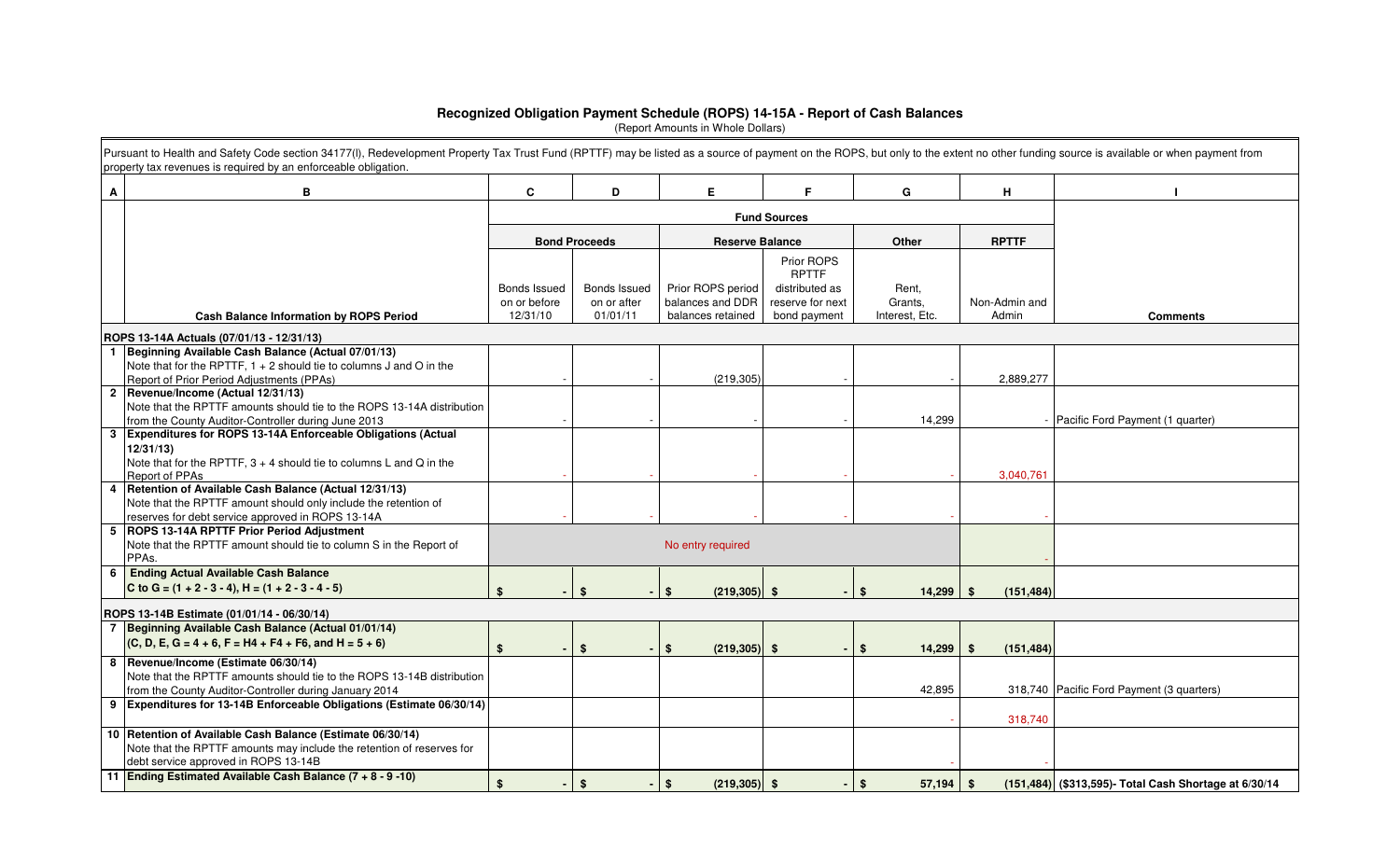|                |                                                                                                                                                                                                                                                                                                                                                                                                                                                                                                                                                                                                                                                                                                                                                                                                                                                                                                                          |                                                                                                                    |                      |  |          |                      |                    |                                                                                                               |                                            |                    |                                                                         |                           | (Report Amounts in Whole Dollars)                                                                  |                                            | Recognized Obligation Payment Schedule (ROPS) 14-15A - Report of Prior Period Adjustments<br>Reported for the ROPS 13-14A (July 1, 2013 through December 31, 2013) Period Pursuant to Health and Safety Code (HSC) section 34186 (a) |                                  |                    |                                            |              |                                                                                                                   |                                            |        |                   |                       |                     |
|----------------|--------------------------------------------------------------------------------------------------------------------------------------------------------------------------------------------------------------------------------------------------------------------------------------------------------------------------------------------------------------------------------------------------------------------------------------------------------------------------------------------------------------------------------------------------------------------------------------------------------------------------------------------------------------------------------------------------------------------------------------------------------------------------------------------------------------------------------------------------------------------------------------------------------------------------|--------------------------------------------------------------------------------------------------------------------|----------------------|--|----------|----------------------|--------------------|---------------------------------------------------------------------------------------------------------------|--------------------------------------------|--------------------|-------------------------------------------------------------------------|---------------------------|----------------------------------------------------------------------------------------------------|--------------------------------------------|--------------------------------------------------------------------------------------------------------------------------------------------------------------------------------------------------------------------------------------|----------------------------------|--------------------|--------------------------------------------|--------------|-------------------------------------------------------------------------------------------------------------------|--------------------------------------------|--------|-------------------|-----------------------|---------------------|
|                | ROPS 13-14A CAC PPA: To be completed by the CAC upon submittal of the ROPS 14-15A by the SA to Finance and<br>ROPS 13-14A Successor Agency (SA) Self-reported Prior Period Adjustments (PPA): Pursuant to HSC Section 34186 (a), SAs are required to report the differences between their actual available funding and their actual expendit<br>the CAC. Note that CACs will need to enter their own formulas at the line item level pursuant to the manner in which they<br>Redevelopment Property Tax Trust Fund (RPTTF) approved for the ROPS 14-15A (July through December 2014) period will be offset by the SA's self-reported ROPS 13-14A prior period adjustment. HSC Section 34186 (a) also specif<br>calculate the PPA. Also note that the admin amounts do not need to be listed at the line item level and may be entered<br>the county auditor-controller (CAC) and the State Controller.<br>as a lump sum. |                                                                                                                    |                      |  |          |                      |                    |                                                                                                               |                                            |                    |                                                                         |                           |                                                                                                    |                                            |                                                                                                                                                                                                                                      |                                  |                    |                                            |              |                                                                                                                   |                                            |        |                   |                       |                     |
| $\overline{A}$ | $\overline{B}$                                                                                                                                                                                                                                                                                                                                                                                                                                                                                                                                                                                                                                                                                                                                                                                                                                                                                                           | $\mathbf{c}$                                                                                                       | D<br>E               |  | <b>F</b> | G<br>H               |                    |                                                                                                               | $\kappa$                                   |                    | M                                                                       |                           | $\circ$                                                                                            | P                                          | $\mathbf{Q}$                                                                                                                                                                                                                         | $\mathbf{s}$                     | T                  | $\mathsf{U}$                               | $\mathbf{v}$ |                                                                                                                   | $\mathbf{Y}$                               |        | $\overline{z}$    | AA                    | AB                  |
|                |                                                                                                                                                                                                                                                                                                                                                                                                                                                                                                                                                                                                                                                                                                                                                                                                                                                                                                                          |                                                                                                                    |                      |  |          |                      |                    |                                                                                                               |                                            |                    |                                                                         | <b>RPTTF Expenditures</b> |                                                                                                    |                                            |                                                                                                                                                                                                                                      |                                  |                    |                                            |              |                                                                                                                   | <b>RPTTF Expenditures</b>                  |        |                   |                       |                     |
|                |                                                                                                                                                                                                                                                                                                                                                                                                                                                                                                                                                                                                                                                                                                                                                                                                                                                                                                                          | <b>Non-RPTTF Expenditures</b><br><b>Other Funds</b><br><b>Bond Proceeds</b><br><b>Reserve Balance</b><br>Non-Admin |                      |  |          |                      |                    | Net SA Non-Admir<br>and Admin PPA<br>(Amount Used to<br>Offset ROPS 14-15A<br><b>Requested RPTTF</b><br>Admin |                                            |                    |                                                                         |                           |                                                                                                    | Non-Admin CAC                              |                                                                                                                                                                                                                                      |                                  | <b>Admin CAC</b>   |                                            |              | Net CAC Non-<br><b>Admin and Admin</b><br>PPA<br>(Amount Used to<br>Offset ROPS 14-15A<br><b>Requested RPTTF)</b> |                                            |        |                   |                       |                     |
| Item#          | <b>Project Name</b><br><b>Debt Obligation</b>                                                                                                                                                                                                                                                                                                                                                                                                                                                                                                                                                                                                                                                                                                                                                                                                                                                                            | Authorized                                                                                                         | Actual<br>Authorized |  | Actual   | Actual<br>Authorized | Authorized         | Available<br><b>RPTTF</b><br>(ROPS 13-14A<br>distributed + all other<br>available as of<br>07/1/13            | Net Lesser of<br>Authorized /<br>Available | Actual             | <b>Difference</b><br>(If K is less than L<br>the difference is<br>zero) | Authorized                | Available<br><b>RPTTE</b><br>(ROPS 13-14A<br>distributed + all other<br>available as of<br>07/1/13 | Net Lesser of<br>Authorized /<br>Available | <b>Difference</b><br>(If total actual<br>exceeds total<br>authorized, the<br>total difference is<br>Actual<br>zero)                                                                                                                  | <b>Net Difference</b><br>$(M+R)$ | <b>SA Comments</b> | Net Lesser of<br>Authorized /<br>Available | Actual       | <b>Difference</b>                                                                                                 | Net Lesser of<br>Authorized /<br>Available | Actual | <b>Difference</b> | <b>Net Difference</b> | <b>CAC Comments</b> |
|                | 1 Administrative Fee                                                                                                                                                                                                                                                                                                                                                                                                                                                                                                                                                                                                                                                                                                                                                                                                                                                                                                     |                                                                                                                    |                      |  |          |                      | 3,215,761          | 2,764,277                                                                                                     | 2,764,277                                  | 2,915,761          |                                                                         | 125,000                   | 125,000                                                                                            | 125,000                                    | 125,000                                                                                                                                                                                                                              |                                  |                    |                                            |              |                                                                                                                   |                                            |        |                   |                       |                     |
|                | 2 1999 Tax Allocatio<br>3 2003 Tax Allocatio                                                                                                                                                                                                                                                                                                                                                                                                                                                                                                                                                                                                                                                                                                                                                                                                                                                                             |                                                                                                                    |                      |  |          |                      | 590.730<br>464,928 | 590.730<br>464,928                                                                                            | 590.73<br>464,928                          | 590.730<br>464,928 |                                                                         |                           |                                                                                                    |                                            |                                                                                                                                                                                                                                      |                                  |                    |                                            |              |                                                                                                                   |                                            |        |                   |                       |                     |
|                | Bonds Series A<br>4 2003 Tax Allocatio                                                                                                                                                                                                                                                                                                                                                                                                                                                                                                                                                                                                                                                                                                                                                                                                                                                                                   |                                                                                                                    |                      |  |          |                      | 253,464            | 253,464                                                                                                       | 253,464                                    | 253,464            |                                                                         |                           |                                                                                                    |                                            |                                                                                                                                                                                                                                      |                                  |                    |                                            |              |                                                                                                                   |                                            |        |                   |                       |                     |
|                | Bonds Series B<br>5 Fiscal Agent Fees                                                                                                                                                                                                                                                                                                                                                                                                                                                                                                                                                                                                                                                                                                                                                                                                                                                                                    |                                                                                                                    |                      |  |          |                      | 4,400              | 4,400                                                                                                         | 4,400                                      | 4,400              |                                                                         |                           |                                                                                                    |                                            |                                                                                                                                                                                                                                      |                                  |                    |                                            |              |                                                                                                                   |                                            |        |                   |                       |                     |
|                | <b>Bond Disclosure</b>                                                                                                                                                                                                                                                                                                                                                                                                                                                                                                                                                                                                                                                                                                                                                                                                                                                                                                   |                                                                                                                    |                      |  |          |                      |                    |                                                                                                               |                                            |                    |                                                                         |                           |                                                                                                    |                                            |                                                                                                                                                                                                                                      |                                  |                    |                                            |              |                                                                                                                   |                                            |        |                   |                       |                     |
|                | 7 County Deferral<br>8 City Advance to                                                                                                                                                                                                                                                                                                                                                                                                                                                                                                                                                                                                                                                                                                                                                                                                                                                                                   |                                                                                                                    |                      |  |          |                      |                    |                                                                                                               |                                            |                    |                                                                         |                           |                                                                                                    |                                            |                                                                                                                                                                                                                                      |                                  |                    |                                            |              |                                                                                                                   |                                            |        |                   |                       |                     |
|                | Agency                                                                                                                                                                                                                                                                                                                                                                                                                                                                                                                                                                                                                                                                                                                                                                                                                                                                                                                   |                                                                                                                    |                      |  |          |                      |                    |                                                                                                               |                                            |                    |                                                                         |                           |                                                                                                    |                                            |                                                                                                                                                                                                                                      |                                  |                    |                                            |              |                                                                                                                   |                                            |        |                   |                       |                     |
|                | 9 Housing Fund<br>Deficit                                                                                                                                                                                                                                                                                                                                                                                                                                                                                                                                                                                                                                                                                                                                                                                                                                                                                                |                                                                                                                    |                      |  |          |                      |                    |                                                                                                               |                                            |                    |                                                                         |                           |                                                                                                    |                                            |                                                                                                                                                                                                                                      |                                  |                    |                                            |              |                                                                                                                   |                                            |        |                   |                       |                     |
|                | 10 Owner Participatio<br>Agreement                                                                                                                                                                                                                                                                                                                                                                                                                                                                                                                                                                                                                                                                                                                                                                                                                                                                                       |                                                                                                                    |                      |  |          |                      | 750,000            | 298,516                                                                                                       | 298,516                                    | 450,000            |                                                                         |                           |                                                                                                    |                                            |                                                                                                                                                                                                                                      |                                  |                    |                                            |              |                                                                                                                   |                                            |        |                   |                       |                     |
|                | 11 Developer<br>Contribution                                                                                                                                                                                                                                                                                                                                                                                                                                                                                                                                                                                                                                                                                                                                                                                                                                                                                             |                                                                                                                    |                      |  |          |                      |                    |                                                                                                               |                                            |                    |                                                                         |                           |                                                                                                    |                                            |                                                                                                                                                                                                                                      |                                  |                    |                                            |              |                                                                                                                   |                                            |        |                   |                       |                     |
|                | 12 Audit Costs (4<br>vears                                                                                                                                                                                                                                                                                                                                                                                                                                                                                                                                                                                                                                                                                                                                                                                                                                                                                               |                                                                                                                    |                      |  |          |                      |                    |                                                                                                               |                                            |                    |                                                                         |                           |                                                                                                    |                                            |                                                                                                                                                                                                                                      |                                  |                    |                                            |              |                                                                                                                   |                                            |        |                   |                       |                     |
|                | 13 Audit Costs (4<br>vears <sup>1</sup>                                                                                                                                                                                                                                                                                                                                                                                                                                                                                                                                                                                                                                                                                                                                                                                                                                                                                  |                                                                                                                    |                      |  |          |                      |                    |                                                                                                               |                                            |                    |                                                                         |                           |                                                                                                    |                                            |                                                                                                                                                                                                                                      |                                  |                    |                                            |              |                                                                                                                   |                                            |        |                   |                       |                     |
|                | 14 Oversight Board<br>Legal Contract                                                                                                                                                                                                                                                                                                                                                                                                                                                                                                                                                                                                                                                                                                                                                                                                                                                                                     |                                                                                                                    |                      |  |          |                      |                    |                                                                                                               |                                            |                    |                                                                         |                           |                                                                                                    |                                            |                                                                                                                                                                                                                                      |                                  |                    |                                            |              |                                                                                                                   |                                            |        |                   |                       |                     |
|                | 15 Accounting<br>Services (4 years)                                                                                                                                                                                                                                                                                                                                                                                                                                                                                                                                                                                                                                                                                                                                                                                                                                                                                      |                                                                                                                    |                      |  |          |                      |                    |                                                                                                               |                                            |                    |                                                                         |                           |                                                                                                    |                                            |                                                                                                                                                                                                                                      |                                  |                    |                                            |              |                                                                                                                   |                                            |        |                   |                       |                     |
|                | 16 Successor Agency<br>Employee Cost                                                                                                                                                                                                                                                                                                                                                                                                                                                                                                                                                                                                                                                                                                                                                                                                                                                                                     |                                                                                                                    |                      |  |          |                      |                    |                                                                                                               |                                            |                    |                                                                         |                           |                                                                                                    |                                            |                                                                                                                                                                                                                                      |                                  |                    |                                            |              |                                                                                                                   |                                            |        |                   |                       |                     |
|                | 17 Other<br>Administrative Co                                                                                                                                                                                                                                                                                                                                                                                                                                                                                                                                                                                                                                                                                                                                                                                                                                                                                            |                                                                                                                    |                      |  |          |                      |                    |                                                                                                               |                                            |                    |                                                                         |                           |                                                                                                    |                                            |                                                                                                                                                                                                                                      |                                  |                    |                                            |              |                                                                                                                   |                                            |        |                   |                       |                     |
|                | 18 LMIHF Loan<br>(SERAE)                                                                                                                                                                                                                                                                                                                                                                                                                                                                                                                                                                                                                                                                                                                                                                                                                                                                                                 |                                                                                                                    |                      |  |          |                      |                    |                                                                                                               |                                            |                    |                                                                         |                           |                                                                                                    |                                            |                                                                                                                                                                                                                                      |                                  |                    |                                            |              |                                                                                                                   |                                            |        |                   |                       |                     |
|                | 19 LMIHF Loan<br>(SERAF)                                                                                                                                                                                                                                                                                                                                                                                                                                                                                                                                                                                                                                                                                                                                                                                                                                                                                                 |                                                                                                                    |                      |  |          |                      |                    |                                                                                                               |                                            |                    |                                                                         |                           |                                                                                                    |                                            |                                                                                                                                                                                                                                      |                                  |                    |                                            |              |                                                                                                                   |                                            |        |                   |                       |                     |
|                | 20 LMIHF Loan                                                                                                                                                                                                                                                                                                                                                                                                                                                                                                                                                                                                                                                                                                                                                                                                                                                                                                            |                                                                                                                    |                      |  |          |                      |                    |                                                                                                               |                                            |                    |                                                                         |                           |                                                                                                    |                                            |                                                                                                                                                                                                                                      |                                  |                    |                                            |              |                                                                                                                   |                                            |        |                   |                       |                     |
|                | (ERAF)<br>21 City Loans and                                                                                                                                                                                                                                                                                                                                                                                                                                                                                                                                                                                                                                                                                                                                                                                                                                                                                              |                                                                                                                    |                      |  |          |                      |                    |                                                                                                               |                                            |                    |                                                                         |                           |                                                                                                    |                                            |                                                                                                                                                                                                                                      |                                  |                    |                                            |              |                                                                                                                   |                                            |        |                   |                       |                     |
|                | Advances to Ager<br>22 City Loans and                                                                                                                                                                                                                                                                                                                                                                                                                                                                                                                                                                                                                                                                                                                                                                                                                                                                                    |                                                                                                                    |                      |  |          |                      |                    |                                                                                                               |                                            |                    |                                                                         |                           |                                                                                                    |                                            |                                                                                                                                                                                                                                      |                                  |                    |                                            |              |                                                                                                                   |                                            |        |                   |                       |                     |
|                | Advances to Agen<br>23 City Loan to                                                                                                                                                                                                                                                                                                                                                                                                                                                                                                                                                                                                                                                                                                                                                                                                                                                                                      |                                                                                                                    |                      |  |          |                      | 1,120,989          | 1,120,989                                                                                                     | 1,120,989                                  | 1,120,989          |                                                                         |                           |                                                                                                    |                                            |                                                                                                                                                                                                                                      |                                  |                    |                                            |              |                                                                                                                   |                                            |        |                   |                       |                     |
|                | Sucessor Agency<br>24 Owner Participatio<br>Agreement Paymen                                                                                                                                                                                                                                                                                                                                                                                                                                                                                                                                                                                                                                                                                                                                                                                                                                                             |                                                                                                                    |                      |  |          |                      | 31,250             | $31,250$ \$                                                                                                   | 31,250                                     | 31,250             |                                                                         |                           |                                                                                                    |                                            |                                                                                                                                                                                                                                      |                                  |                    |                                            |              |                                                                                                                   |                                            |        |                   |                       |                     |
|                | Penalty                                                                                                                                                                                                                                                                                                                                                                                                                                                                                                                                                                                                                                                                                                                                                                                                                                                                                                                  |                                                                                                                    |                      |  |          |                      |                    |                                                                                                               |                                            |                    |                                                                         |                           |                                                                                                    |                                            |                                                                                                                                                                                                                                      |                                  |                    |                                            |              |                                                                                                                   |                                            |        |                   |                       |                     |
|                |                                                                                                                                                                                                                                                                                                                                                                                                                                                                                                                                                                                                                                                                                                                                                                                                                                                                                                                          |                                                                                                                    |                      |  |          |                      |                    |                                                                                                               |                                            |                    |                                                                         |                           |                                                                                                    |                                            |                                                                                                                                                                                                                                      |                                  |                    |                                            |              |                                                                                                                   |                                            |        |                   |                       |                     |
|                |                                                                                                                                                                                                                                                                                                                                                                                                                                                                                                                                                                                                                                                                                                                                                                                                                                                                                                                          |                                                                                                                    |                      |  |          |                      |                    |                                                                                                               |                                            |                    |                                                                         |                           |                                                                                                    |                                            |                                                                                                                                                                                                                                      |                                  |                    |                                            |              |                                                                                                                   |                                            |        |                   |                       |                     |